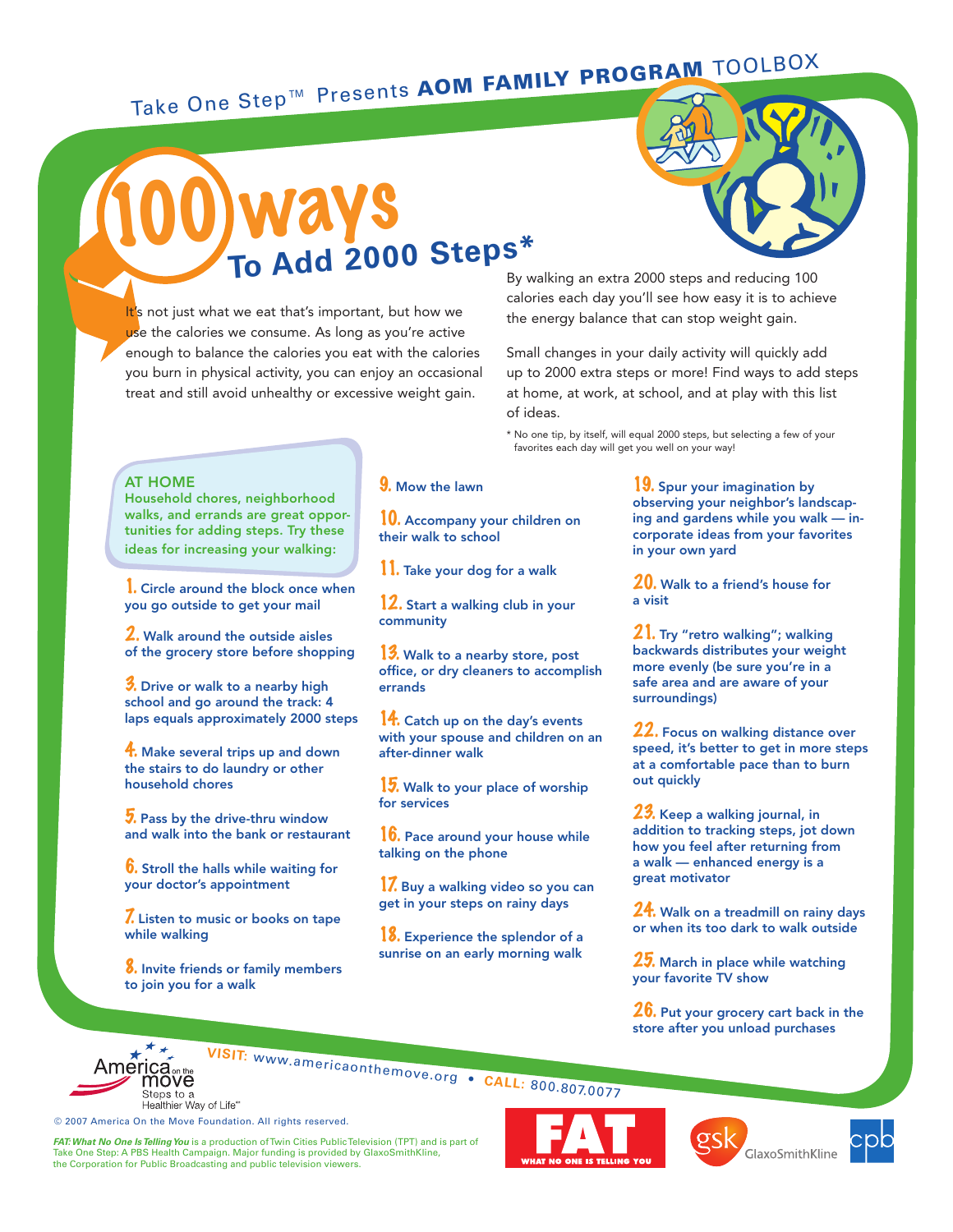## Take One Step™ Presents AOM FAMILY PROGRAM TOOLBOX



27. Boost the results of your walk by using trekking poles

28. Benefit a good cause by joining a charity walk

29. Sleep more soundly at night by taking a walk a few hours before you go to bed

AT WORK Adding steps to your workday can help you reduce stress and stay alert. Try these ideas:

 $30$ . Go for a walk before starting your morning commute, you'll energize yourself for the day

 $31.$  Exit the bus 1 or 2 stops early and walk the remainder of the way

 $32.$  Walk to work if you live close enough

33. Refill your coffee cup at the machine farthest from your workstation

 $34.$  Visit the restroom on the far side of the building

 $35.$  Hold a meeting while you go for a walk

**36.** Designate 10 minutes of your lunch break for a quick walk

 $37.$  Avoid elevators and escalators: take the stairs instead

**38.** Park in the far reaches of the parking lot

© 2007 America On the Move Foundation. All rights reserved.

39. Escape the stress of a difficult day by excusing yourself for a few minutes of walking

 $40$ . Walk to a nearby store to buy a treat for your co-workers

**41.** Start an office walking club

**42.** Ask co-workers to join you on a before or after work walk

**43.** Walk to co-workers desks to speak to them instead of sending an email

44. Create a step competition with fellow employees — see who can get the most steps in a day

45. Encourage your co-workers to ioin you on walks during breaks

 $46.$  Climb the stairs or stroll the sidewalks for a few minutes at the end of your shift

**47.** Shake off the effects of your evening commute by walking before dinner.

**48.** Walk around the campus of a nearby university

#### AT PLAY

Whether your leisure time is specifically for physical activity or not, there are plenty of ways to add more steps. Try these ideas:

49. Window shop while you pace through a shopping mall



 $50$ . Take the long route when browsing at a shopping center — don't visit the stores sequentially

 $\bar{\bm{5}}$  1. Join a water walking class, the natural resistance of the water strengthens muscles

 $\textcolor{red}{52}.$  Tour a museum, zoo, or nature preserve

53. Circle around a swap meet or craft show before selecting your purchases

 $54$ . Strap a length of masking tape around your child's waist (sticky side out) so they can gather pretty leaves during the spring, summer, and fall

55. Vary your pace when walking, start out slowly then increase your speed, include short bursts of speed walking, then cool down with a slower pace at the end of your walk

**. Sign up for a community 5K or** 10K walking/running event

 ${\bf 57}$ . Hike on a wilderness trail

 $58.$  Take up photography — walk through a scenic location on a hunt for photo opportunities

 $\boldsymbol{59}$ . Drive to a new walking trail and explore the different scenery

**60.** Contact your local visitor's bureau or historical society and sign up for a walking tour

 $6$  ). Volunteer to walk dogs for an animal shelter



**VISIT:** www.americaonthemove.org • **CALL: 800.807.0077**<br> **MOVE**<br>
Steps to a<br>
Healther Way of Life "



**GlaxoSmithKline** 



*FAT: What No One Is Telling You* is a production of Twin Cities Public Television (TPT) and is part of Take One Step: A PBS Health Campaign. Major funding is provided by GlaxoSmithKline, the Corporation for Public Broadcasting and public television viewers.